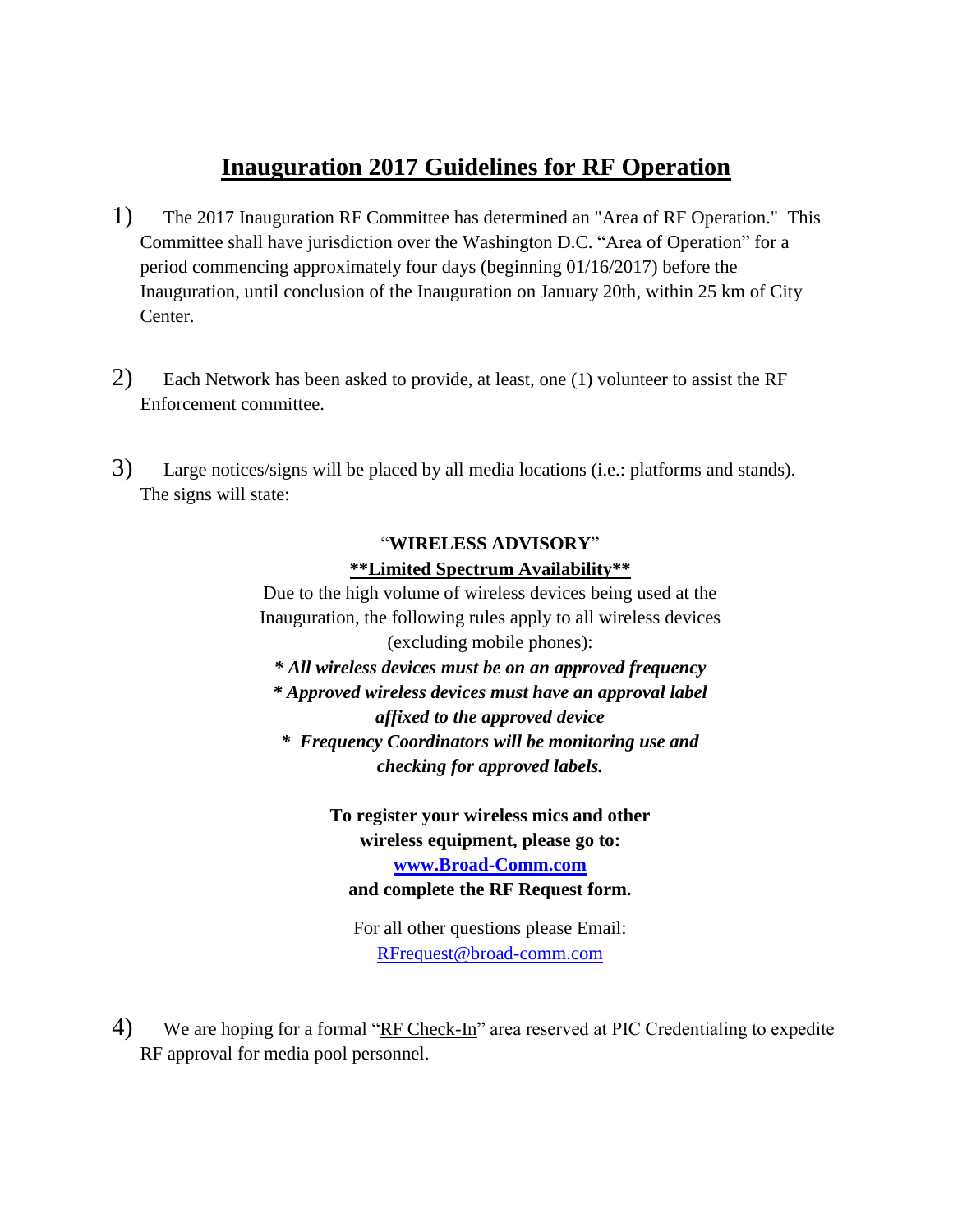- 5) There will be two (2) Control Points of RF Coordination Operation:
	- 1- The U.S. Capitol
	- 2- The Newseum
- 6) RF Enforcement should be staffed at all identified Media entrances.
- 7) The RF Coordination Committee has requested from PIC the authority to shutdown unapproved devices.
- 8) RF Enforcement Committee members and volunteers will have appropriate access to all media locations within the "Area of RF Operation."
- 9) RF Enforcement Staff should have "Enforcement ID Cards" for fast identification and access by Security and Media Personnel as provided by PIC and the Network Pool.
- 10) Wireless microphones have preference over IFB's and wireless intercoms.
- 11) IFB's have preference over wireless intercoms.
- 12) No BTR's will be allowed to operate in credentialed zones.
- 13) Wireless Mics should be used without an external amplifier.
- 14) The maximum bandwidth for wireless mics allowed is 200 KHz.
- 15) All FCC rules and regulations shall be complied with at all times unless a special waiver has been granted and;
- 16) If a special waiver has been granted, it must be registered with this subcommittee:

*Each user will request and submit all notifications and STA applications for frequencies and associated equipment use to the FCC. File copies shall be provided to the RF Coordination Committee Leader*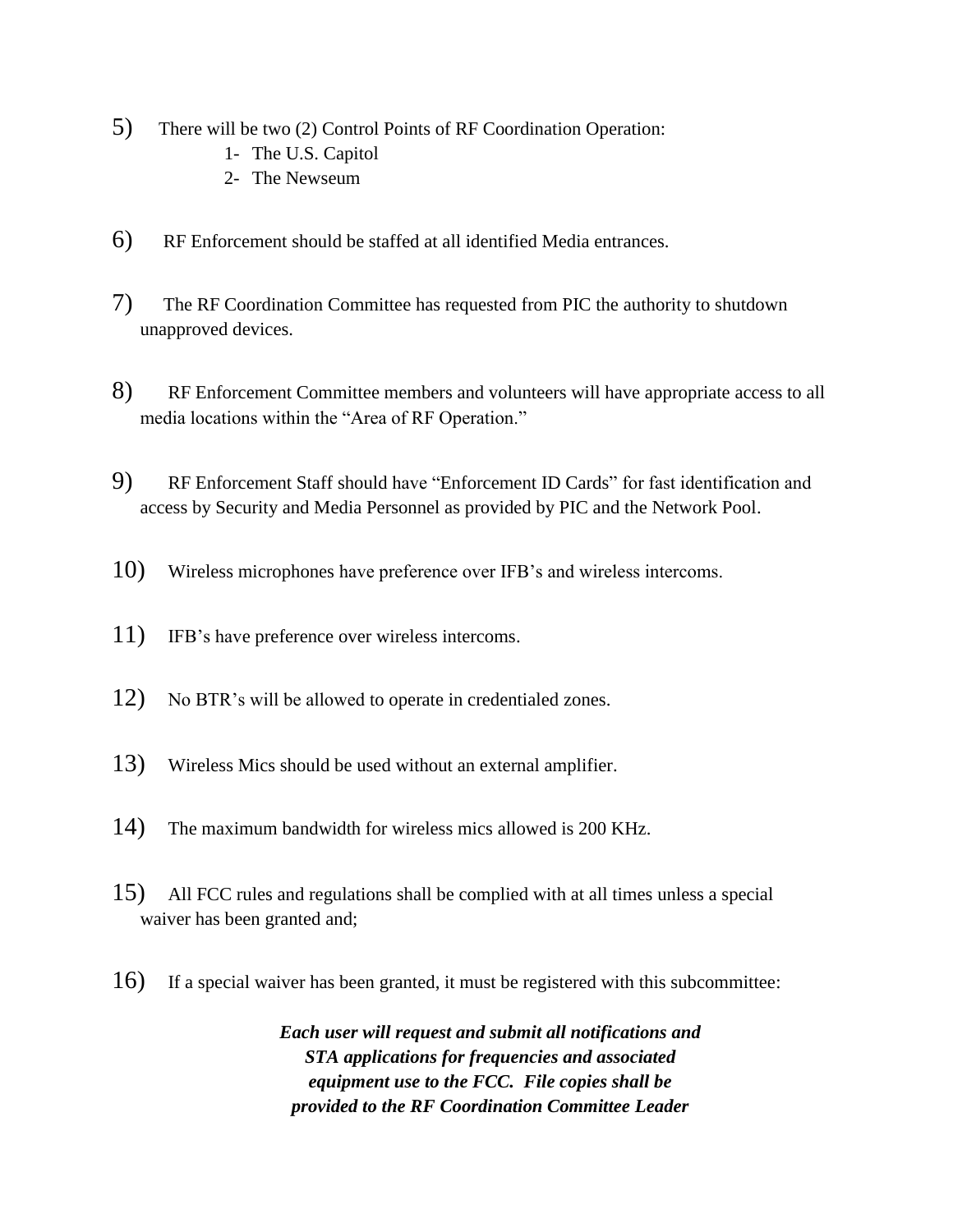## *PRIOR to JANUARY 16th .*

- 17) All transmitting equipment shall be restricted to the minimum RF power output necessary for the intended operation.
- 18) The Subcommittee shall determine requirements, gather factual information, analyze alternatives and make appropriate recommendations to the committee on an as needed basis.
- 19) Any conflicts during the "set-up period" and Inauguration day shall be initially worked out between the users. If no solutions are reached, the committee, upon request by any party shall offer investigation and recommendations. The FCC shall be notified only if no mutual agreement can be reached among the concerned parties and the committee.
- 20) Users of broadcast auxiliary shall carefully test equipment to ensure that "Out-of Channel" products that could contribute to harmful interference are not present. Equipment is subject to inspection and may be tested on site by the interference subcommittee.
- 21) There will be committee-sponsored test prior to the Inauguration on January 19, 2017, Thursday morning in concert with the Network Pool Rehearsal (Time TBD) where all transmitting equipment will be sequentially powered on. All systems will be tested live, and interference problems will be resolved during those tests.
- 22) When commencing operation, each station shall transmit the call sign of the associated broadcast station, or an appropriate organization identification, together with a unit designator (i.e.: CNN-3).
- 23) Each organization intending to operate must furnish this committee with the name and telephone/cell phone number of the contact person at base and at each venue site (Zone) where there is ongoing operations. Phone numbers should include all possible contact numbers, including an emergency number and an on-site location.
- 24) Voice and/or data transmissions should be limited to 5 watts or less.